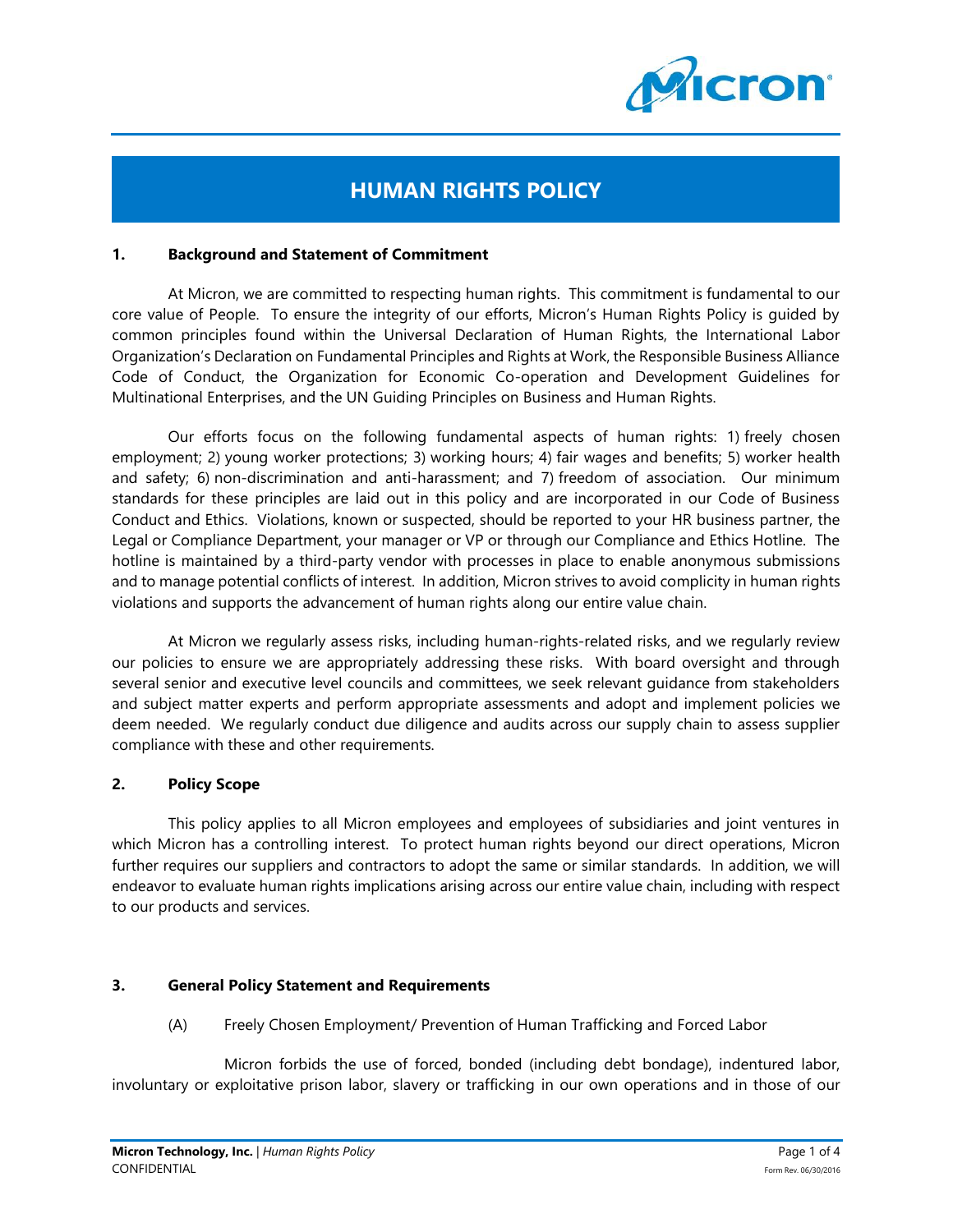

supply chain. We prohibit harsh or inhumane treatment, including actual or threatened corporal punishment.

## (B) No Child Labor; Young Worker Protections

Micron does not tolerate child labor. Micron defines "child" as anyone under sixteen years of age, unless national or local law stipulates a higher mandatory school leaving or minimum working age, in which case the higher age shall apply. Micron shall not hire people under this mandatory minimum for any manufacturing positions and applies the same requirement to all our suppliers. Micron and our suppliers shall also refrain from engaging any employees under the age of eighteen years old in work likely to jeopardize their health or safety, including night shifts and overtime.

(C) Working Hours

Micron recognizes the importance of worker well-being and the risks affiliated with worker strain. Micron complies with all applicable local laws, regulations and/or local customs regarding working hours and overtime. Except in emergency or unusual situations, Micron will not allow staff to work in excess of a maximum of 60 hours per week (or the maximum set by local laws) and will provide at least one day off every seven days. We require the same of our suppliers.

(D) Fair Wages and Benefits

Micron complies with all applicable wage laws in the jurisdictions in which we operate. We respect and follow local laws relating to minimum wages, overtime pay, and benefits. We further expect our suppliers and contractors to meet these requirements.

(E) Worker Health and Safety

Micron is committed to worker and general health and safety in our own operations and along our entire value chain. Compliance with all applicable health and safety laws is a minimum requirement. Micron implements, maintains and validates the conformance of our health and safety management systems to internationally recognized ISO standards to help assure worker safety. For more information, see our Environmental, Health and Safety Policy.

(F) Non-Discrimination and Anti-Harassment

Micron is committed to providing a workplace free of discrimination, harassment, violence, and intimidation. We are committed to the fair and respectful treatment of all our workers, and we expect our suppliers to maintain the same commitment. Our Company strictly prohibits any form of unlawful discrimination against any team member or applicant for employment. We recruit, hire, train, promote, discipline and make other employment decisions without regard to race, color, ethnicity, religion, gender, sexual orientation, gender identity and expression, age, national origin, disability, veteran status, marital status and other classifications protected under law. In addition, we are committed to providing reasonable accommodation for team members' disabilities or religious beliefs and practices.

(G) Freedom of Association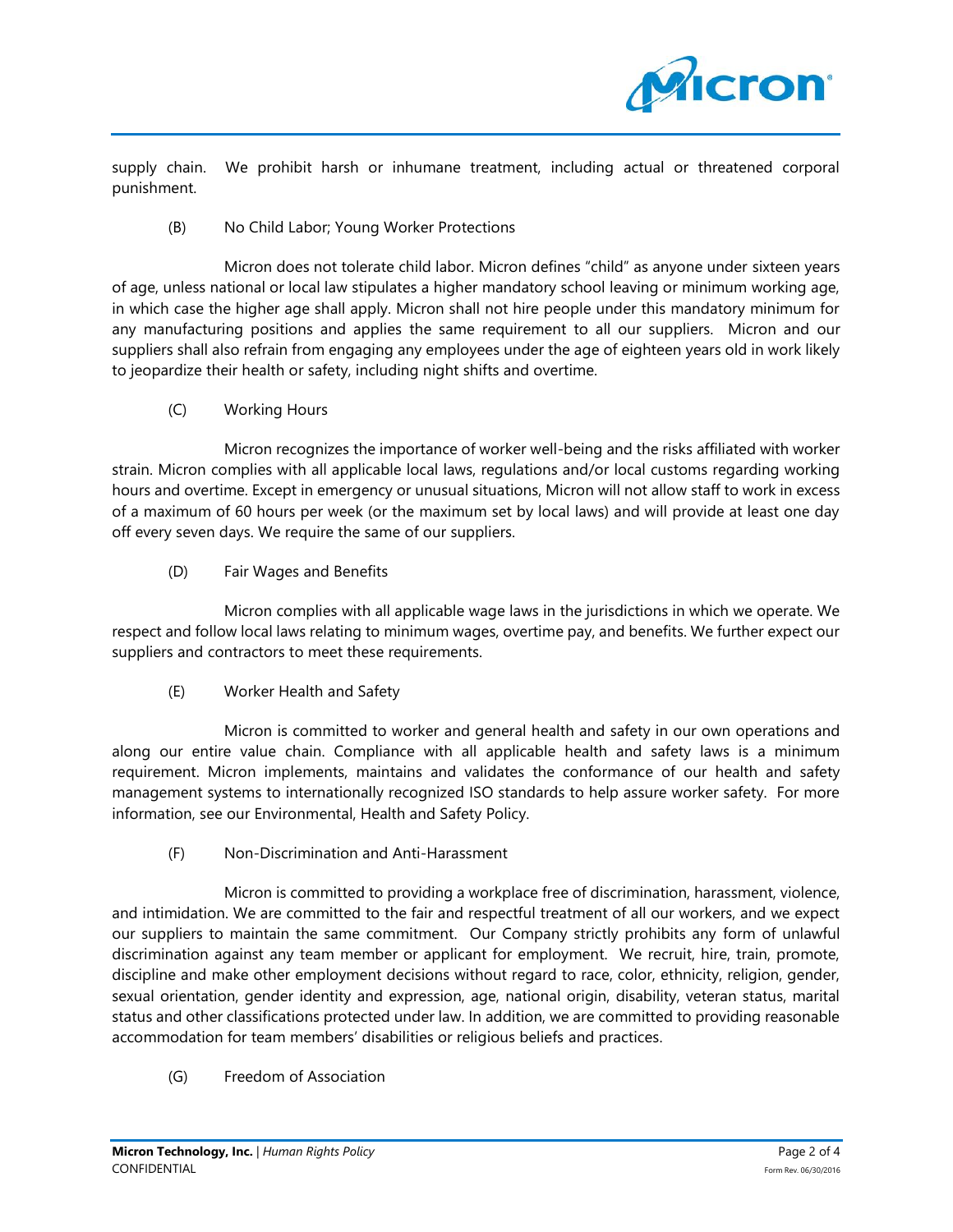

Micron respects the rights of workers to form and join trade unions of their own choosing, to bargain collectively and to peacefully assemble as permitted under applicable local law. Micron also respects the rights of workers to choose to refrain from such activities. It is the right of workers to share ideas and concerns with management, free of fear of reprisal. In addition, all Micron employees have a duty to speak up (through a variety of communication options, including anonymously) if they observe something that does not seem right, and we never tolerate reprisals or retribution against anyone who lodges a complaint or concern in good faith.

## **4. References**

| <b>RESOURCES</b>                                     | <b>LINK</b>                          |
|------------------------------------------------------|--------------------------------------|
| <b>Micron Global Policy Site</b>                     | http://collab.micron.com/corp/policy |
| <b>Compliance and Ethics Center</b>                  | https://cec.micron.com               |
| Procedures and Guidelines (relating to this policy): |                                      |
| Micron Code of Business Conduct and Ethics           |                                      |
| Hotline                                              |                                      |
| Environmental, Health and Safety Policy              |                                      |
| Responsible Business Alliance (RBA) Code of          |                                      |
| Conduct                                              |                                      |
| <b>Conflict Minerals Policy</b>                      |                                      |
| <b>EU Data Protection Policy</b>                     |                                      |
| Harassment-Free Workplace Policy                     |                                      |